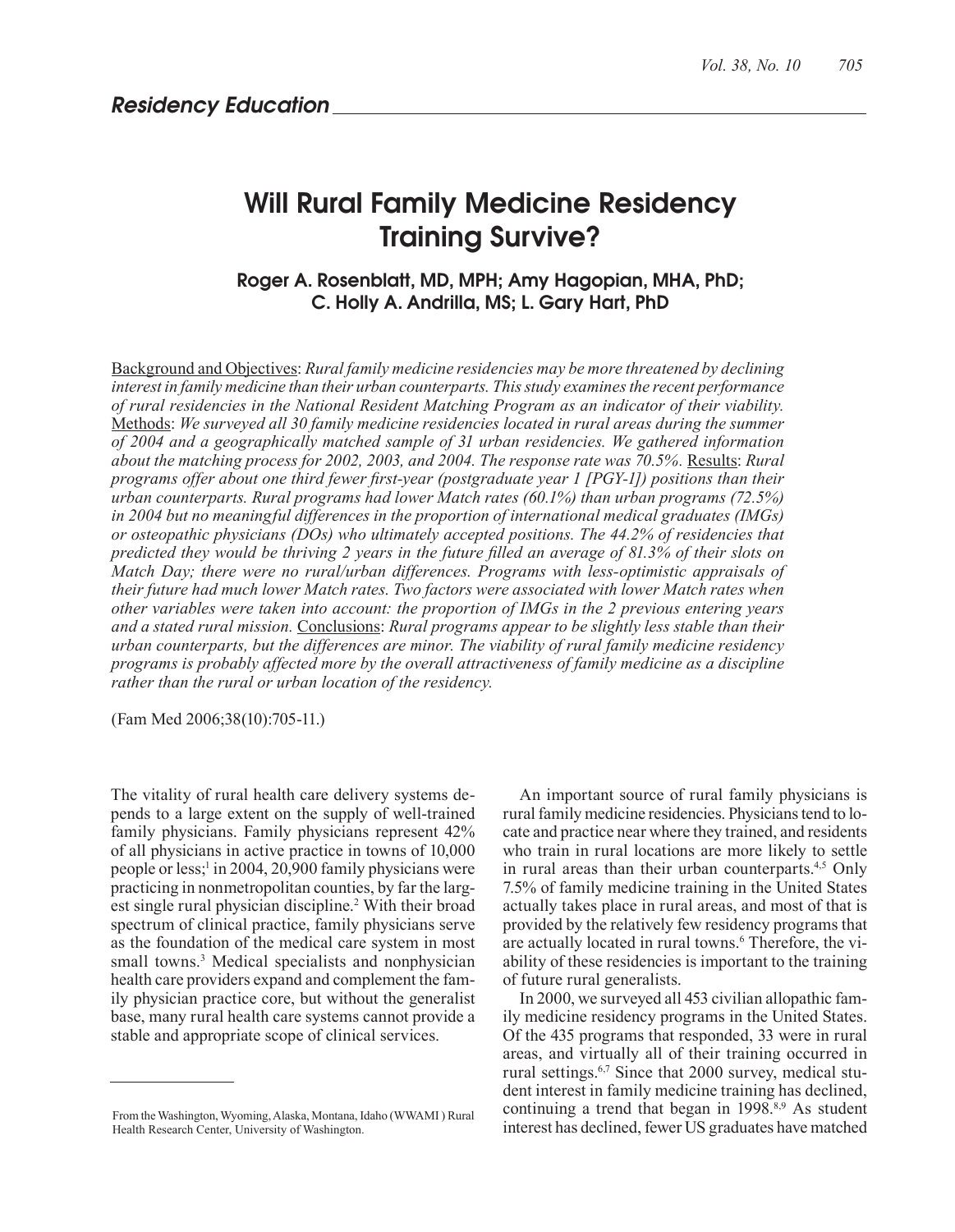with family medicine programs, and 36 programs have closed between 2000 and 2004.10

Given that rural residency programs are smaller and more remote than urban programs, rural programs may be having more problems remaining viable than their urban counterparts. Because of the importance of rural training to the future supply of rural US physicians, we designed a study to examine the current health of these programs. We hypothesized that rural programs would be at a higher risk of closure than their urban counterparts. We also postulated that it would be possible to identify specific risk factors for operational distress, including such markers as declining rates of applicants, declining numbers of students interviewing, and increasing numbers of international medical graduates (IMGs).

## **Methods**

## *Study Sample*

The 435 programs that responded to our 2000 survey comprised our sample. We defined rural using Version 1.11 of the Rural-Urban Commuting Area (RUCA) classification system .11,12 Twenty-eight of the programs were in large rural towns (RUCAs 4.0, 5.0, and 6.0), and five were in small rural communities (RUCAs 7.0–10.5, except 7.1, 8.1, and 10.1). These 33 programs constituted the rural program arm of this study. We excluded rural training tracks from this survey because the host programs are entirely in urban areas, and it was impossible to separate out the rural and urban components of the programs for the purpose of analysis.

RUCAs were used in this study to match the rural-urban classification method used in the previous survey.<sup>6</sup> While the Centers for Medicare and Medicaid Services (CMS) classify areas as rural or urban for the purpose of reimbursement using a different methodology, the differences in classification are minor: two of the programs classified as rural in our study would be considered as urban by CMS. RUCAs have the advantage of being more sensitive to the nuances of rural-urban differences.

We selected a stratified random sample of urbanbased programs as a comparison group. For each of the 33 rural residency programs, we randomly selected one urban program from the same state to partially control for regional variation and state-specific idiosyncrasies. We excluded rural training tracks because they represent an urban-rural hybrid. In the two states in which no urban programs existed, we randomly selected an urban program from the smallest geographically contiguous state. In total, 66 programs were selected for the study, 33 rural and 33 urban. Of the 66 programs in our sample, three of the rural programs (9.1%) and two of the urban programs (6.1%) closed between 2000 and 2004, leaving a denominator of 61 programs.

#### *Instrument and Survey Methods*

We designed and pretested a four-page questionnaire. The instrument was pretested in several residency programs not included in the study sample. The modified instrument was mailed to the program director at each of the selected programs. The questionnaires contained closed-ended questions requesting an update on the status of the program and information on the residency recruitment and matching process for residency classes starting in 2002, 2003, and 2004. Directors were also asked to rate the quality of applicants in each year and specify how they handled vacancies that occurred. In addition, open-ended questions asked respondents to indicate how they thought their program would fare in the next 2 years, the major problems facing their residency, and the steps they had to taken to enlarge and strengthen their applicant pool.

Nonresponding programs received two additional mailed surveys and a phone call request to complete the questionnaire; 37 programs (60.7% of the sample) returned a completed questionnaire. We then created a shortened version of the questionnaire that requested complete information only for the current (2004) year and abbreviated information about the 2 prior years. This short form was administered by phone, and six more programs responded (for an overall response rate of 70.5%). We linked the 2004 responses to our 2000 survey.

Our questionnaire asked respondents to indicate the number of PGY-1 approved positions filled on Match Day in 2002, 2003, and 2004, and the fill rate was calculated by dividing this number by the number of approved slots obtained from the directories. The number of first-year slots (PGY-1) offered by each program in 2002, 2003, and 2004 was extracted from the list of "Accredited Programs in Family Practice," part of the *Graduate Medical Education Directory* published each year by the American Medical Association.13-15

The questionnaire also asked respondents to specify the number of slots that were eventually filled by IMGs and doctors of osteopathy (DOs). The study and research protocol was approved by the Institutional Review Board of the University of Washington.

## *Data Analysis*

We used chi-square, *t* test, one-way analysis of variance, and multiple regression statistics in our statistical analysis of the data. Because of the small number of paired rural and urban respondents, we analyzed the data as though the programs were drawn from a simple random sample. This approach decreases the variance in the study sample, and small differences that attain statistical significance should be interpreted with caution. We further explored the relative contribution of program characteristics on the proportion of slots that were filled on Match Day using a linear multiple regression.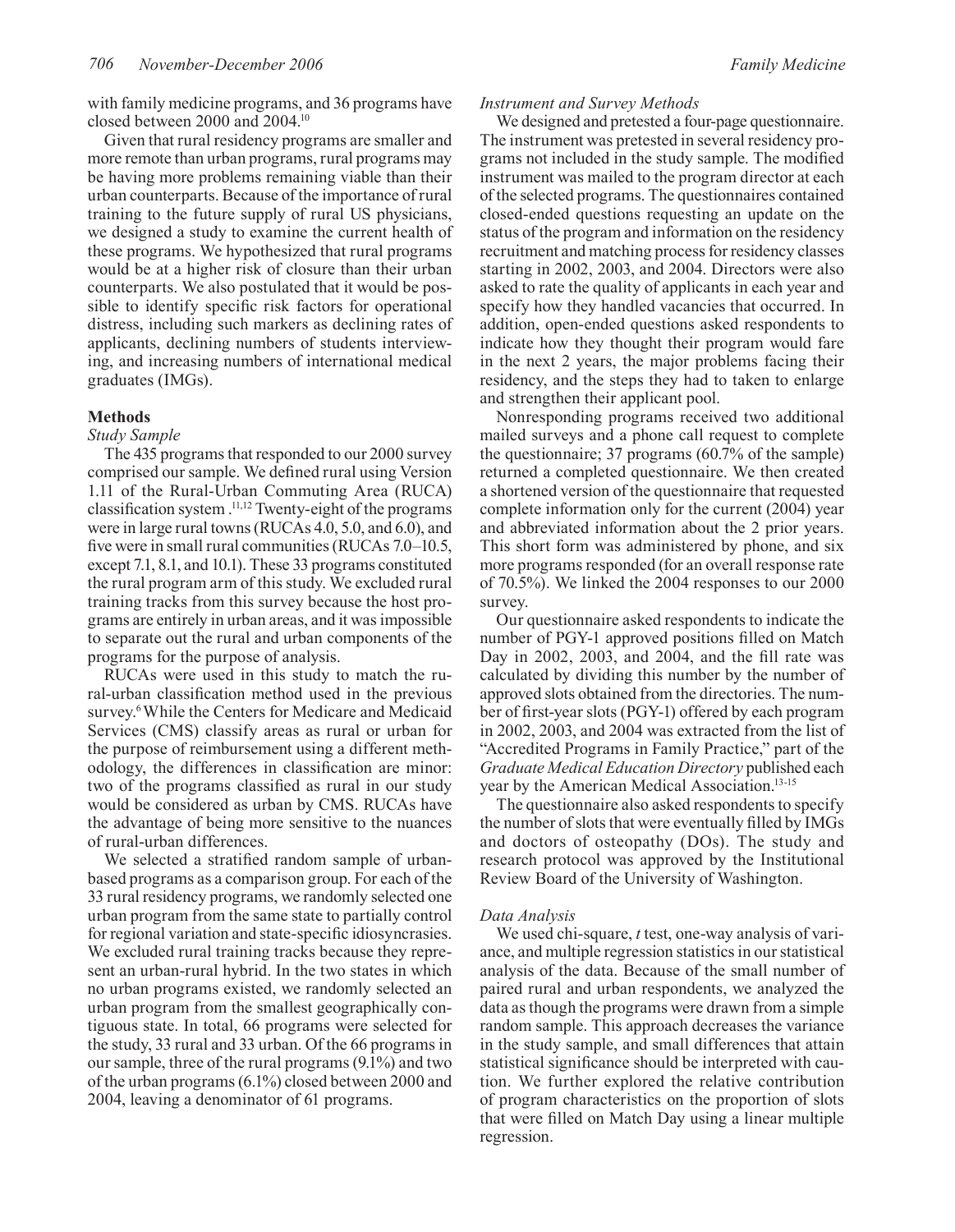# **Results**

Of the 61 programs open in the summer of 2004, 43 provided usable responses, for a true response rate of 70.5%; the response rate was virtually identical for rural and urban programs. The rural programs were about one third smaller than the urban programs, as measured by the number of first-year residency slots (PGY-1) offered. It is interesting to note that the programs' stated missions—as recorded in our 2000 survey of family medicine programs—did not necessarily correspond with their geographic location. Eighty-one percent of the programs located in rural areas stated that training rural physicians was a very important part of their mission. By contrast, half of the urban programs subscribed to the same goal, a difference that was not statistically different from the rural programs (*P*=.07).

The rural and urban programs that responded to our survey did not differ significantly in the number of applicants per available slot invited to interview with their programs. Although there was a slight decline over the 3-year period covered by the survey, a mean of between 5.7 and 7.1 applicants per slot were invited during each of the survey years (Figure 1).

# *Number of Applicants and Match Rates*

Rural and urban programs did diverge slightly in the number of applicants per slot who interviewed with the program prior to the Match. During the period from 2002–2004, urban programs interviewed roughly five

applicants for each available slot, with no change over time. Rural programs interviewed 4.8 applicants per slot in 2002, and the number had fallen to 4.3 by 2004, although this difference was not statistically significant. The number of applicants ranked by the urban and rural programs was quite similar, at about four applicants ranked per slot, although again rural programs ranked fewer applicants per slot (not significant [NS]). Both groups interviewed about 70% of the applicants whom they had invited to interview and ranked about 80% of all of those applicants they interviewed.

As seen in Table 1, rural programs had lower Match rates than their urban counterparts in each year of the study. Urban programs had higher Match rates (an average of 72.5%) for all 3 study years as compared to rural programs (60.1%), although the differences were not statistically significant.

# *IMGs*

The proportion of IMGs matching to family medicine programs increased significantly during the three time periods of the study, rising from 28.9% in 2002 to 35.4% in 2004. The proportion of IMGs matching was virtually identical for rural and urban programs. The percentage of DOs matching remained stable at just under 20%, and again the rural-urban difference was negligible.

# Figure 1

Number of Applicants Invited for Interview, Interviewed, and Ranked for Each Available PGY-1 Slot, by Rural-Urban Location, 2002–2004



PGY-1—postgraduate year 1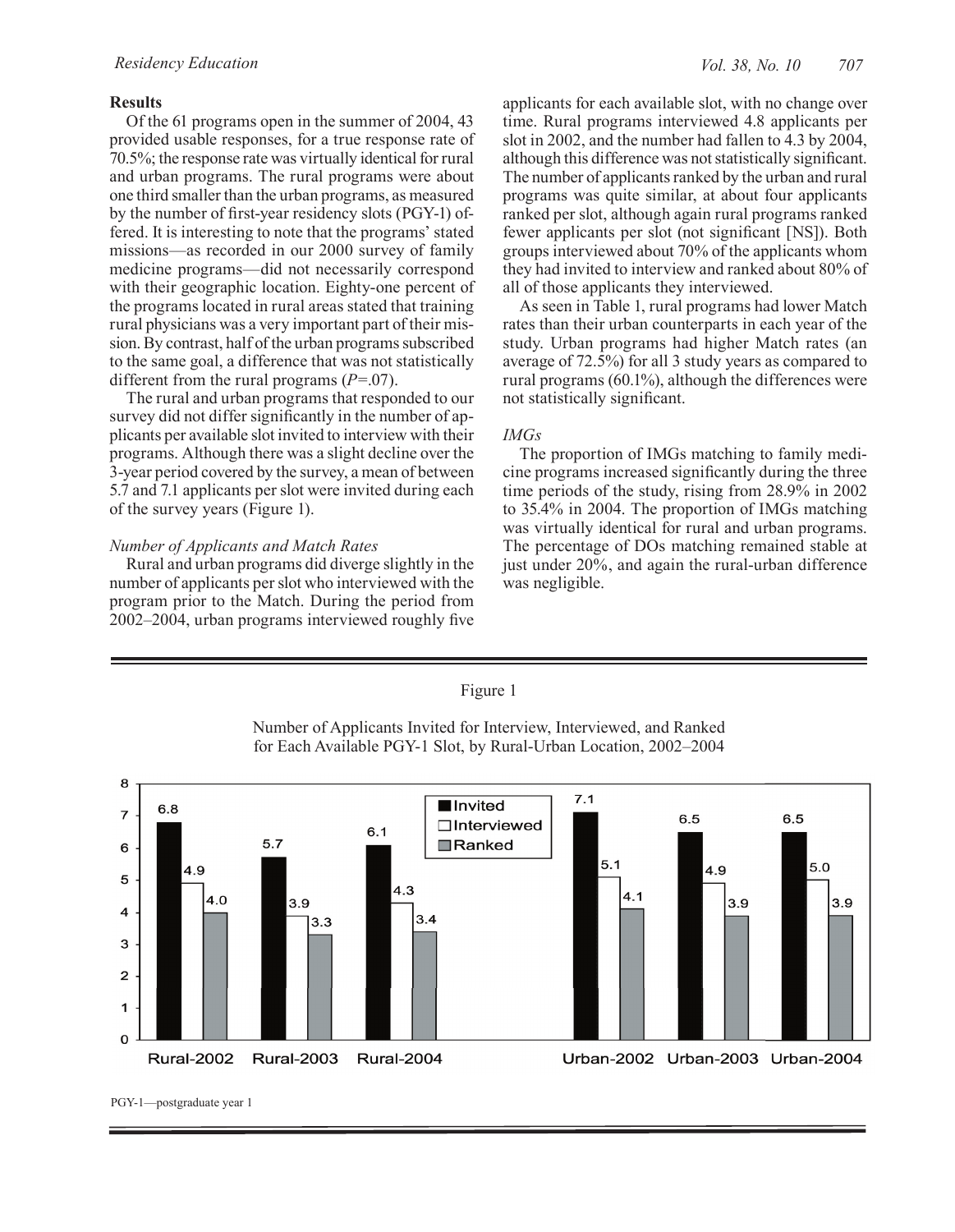| Fill Rates and Proportion of IMGs and DOS, by Rural-Urban Location of Residencies |                                     |                                     |                         |                                     |                         |                         |                         |                         |             |                                 |                                 |              |
|-----------------------------------------------------------------------------------|-------------------------------------|-------------------------------------|-------------------------|-------------------------------------|-------------------------|-------------------------|-------------------------|-------------------------|-------------|---------------------------------|---------------------------------|--------------|
|                                                                                   | Rural<br>0 <sub>2</sub><br>$(n=21)$ | Rural<br>0 <sub>3</sub><br>$(n=21)$ | Rural<br>04<br>$(n=21)$ | Urban<br>0 <sub>2</sub><br>$(n=22)$ | Urban<br>03<br>$(n=22)$ | Urban<br>04<br>$(n=22)$ | Total<br>0 <sub>2</sub> | Total<br>0 <sub>3</sub> | Total<br>04 | <b>Total Rural</b><br>2002-2004 | Total<br>Urban<br>$2002 - 2004$ | <b>Total</b> |
| Total slots offered                                                               | 122                                 | 125                                 | 122                     | 185                                 | 187                     | 185                     | 307                     | 312                     | 307         | 369                             | 557                             | 926          |
| Total slots filled<br>on Match Day                                                | 72                                  | 80                                  | 72                      | 126                                 | 139                     | 140                     | 198                     | 219                     | 212         | 224                             | 405                             | 629          |
| Mean % of slots<br>filled on Match Day                                            | 62.2                                | 63.9                                | 60.1                    | 75.5                                | 74.2                    | 74.5                    | 68.8                    | 69.3                    | 67.5        | $60.1*$                         | $72.5*$                         | <b>NS</b>    |
| Total $#$ of IMGs<br>matching to program<br>in July                               | 32                                  | 33                                  | 42                      | 38                                  | 53                      | 52                      | 70                      | 86                      | 94          | 107                             | 143                             | 250          |
| Mean % of slots<br>filled by IMGs                                                 | 31.5                                | 27.2                                | 35.6                    | 26.3                                | 32.6                    | 35.3                    | 28.9                    | 30.0                    | 35.4        | $30.6**$                        | 29.9**                          | NS.          |
| Total $#$ of DOs<br>matching to program<br>in July                                | 17                                  | 26                                  | 20                      | 27                                  | 25                      | 37                      | 44                      | 51                      | 57          | 63                              | 89                              | 152          |
| Mean % of DOs                                                                     | 16.4                                | 21.9                                | 16.0                    | 16.8                                | 16.1                    | 18.5                    | 16.6                    | 18.9                    | 17.3        | $16.4***$                       | $16.4***$                       | <b>NS</b>    |

# Fill Rates and Proportion of IMGs and DOs, by Rural-Urban Location of Residencies

Table 1

\* Only programs with all 3 years of data are included in estimates; \* includes 18 rural and 19 urban programs

\*\* Includes 18 rural and 18 urban programs

\*\*\* Includes 17 rural and 19 urban programs

IMG—international medical graduate DO—doctor of osteopathy NS—not significant.

#### *Program Directors' Comments*

Residency directors' responses to an open-ended question about what they have done to enlarge and/or strengthen the pool of applicants to their programs fell into six discrete categories. The most common response was directed at improving marketing and publicity about the program, including visiting more medical schools and participating in more residency fairs and regional recruitment programs. A second response was to increase the number of clinical rotations and opportunities for medical students at the recruiting residency. The third major group of responses was to improve the quality of the program and thus its reputation. Additional tactics included increasing the recruitment of IMGs, scheduling more applicant interviews, and seeking osteopathic accreditation.

The directors described a wide range of challenges to their future viability. Those most commonly cited were declining interest in family medicine, programspecific funding issues, malpractice coverage problems, declining morale, and the challenge of responding to increasing numbers of IMGs. The directors were most concerned with the decrease in the number of medical school applicants applying to their residencies and the perceived decline in the quality of the applicant pool.

When the directors predicted the status of their residency program in the 2 years following the survey, only two of the rural programs and one of the urban programs predicted that they were at risk for closure. Half of the programs felt they would be maintaining their current status, and more than 40% felt that they would be thriving. There were no significant rural/urban differences.

When we compared the characteristics of the programs that felt that they would be thriving with those that thought they would be maintaining or at risk of closure it became clear that residency matching success was associated with the assessment of future status (Table 2). Programs that predicted that they would be thriving filled 81.3% of their slots on Match Day. By contrast, the 7.0% of programs that perceived a risk for closure filled only 46.3% of their slots. Of the 19 programs that predicted they would thrive, 16 filled more than two thirds of their slots on Match Day, and more than half had no vacancies at all. The programs that felt they were at risk of closure had higher proportions of both IMGs and DOs, and in the aggregate only 15.7% of the residents who entered these programs in 2004 were graduates of US allopathic medical schools. Rural-urban differences were insignificant.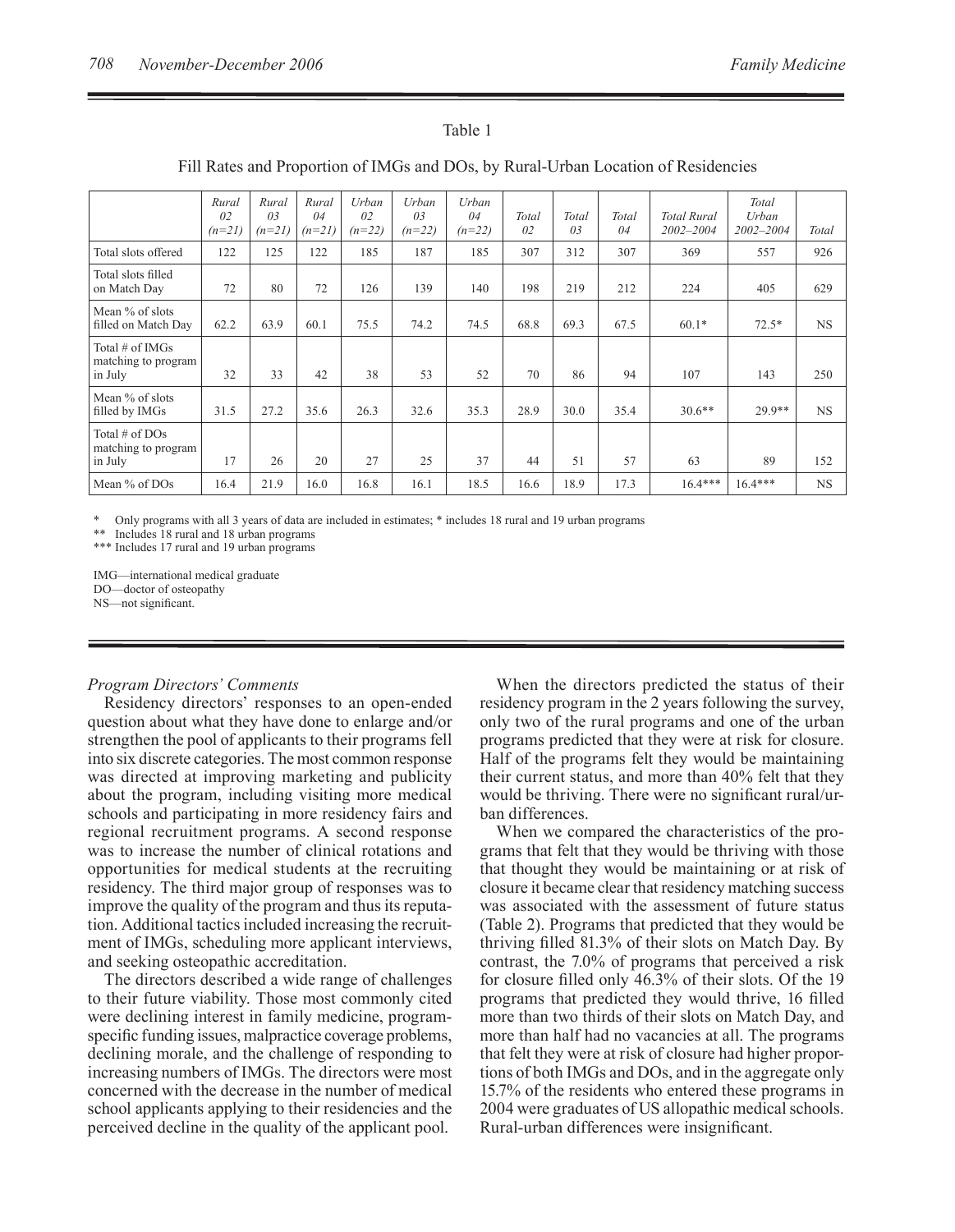# Table 2

|                                                           | <b>Will Thrive in Future</b> |          |          |          | <b>Will Maintain in Future</b> |          | May Close in Future |        |        |                             |
|-----------------------------------------------------------|------------------------------|----------|----------|----------|--------------------------------|----------|---------------------|--------|--------|-----------------------------|
|                                                           | Rural                        | Urban    | Total    | Rural    | Urban                          | Total    | Rural               | Urban  | Total  | One-<br>Way<br><b>ANOVA</b> |
| Number (percentage)                                       | 9(42.9)                      | 10(45.5) | 19(44.2) | 10(47.6) | 11(50.0)                       | 21(48.8) | 2(9.5)              | 1(4.5) | 3(7.0) |                             |
| Percentage of slots<br>filled on Match<br>Day 2004        | 80.4                         | 82.1     | 81.3     | 42.3     | 72.4                           | 58.1     | 58.3                | 22.2   | 46.3   | 0.028                       |
| Percentage of slots<br>filled by IMGs,<br>July 2004       | 28.3                         | 22.4     | 25.2     | 44.3     | 41.7                           | 43.0     | 25.0                | 100.0  | 50.0   | <b>NS</b>                   |
| Percentage of slots<br>filled by DOs,<br><b>July 2004</b> | 19.0                         | 23.5     | 21.4     | 10.6     | 11.5                           | 11.1     | 29.2                | 44.4   | 34.3   | 0.06                        |

# Fill Rates of Residency Programs With Differing Predictions of Their Future Status, by Rural-Urban Status, 2004

IMG—international medical graduate

NS—not significant.

Two program characteristics explained a statistically significant proportion of the observed variance in the residency fill rates when entered into a regression analysis: whether or not the program had a stated rural mission and the percentage of IMGs matched to the program in the preceding 2 years. Programs with a greater proportion of IMGs in the preceding 2 years had significantly lower Match rates when other factors were taken into account. Programs who responded to our 2000 survey by stating that a rural mission was "very important" also had lower Match rates when other

factors were held constant. As can be seen in Table 3, the rural or urban location of the program does not explain a significant amount of variance when other factors are taken into account. Program size also lacked independent explanatory power.

# **Discussion**

People living in rural America need physicians, and the largest and most important source of those physicians is family medicine residencies.<sup>5</sup> A major impetus for the development of family medicine as a medical

Table 3

Regression Results: Factors Correlated With the Percentage of Available PGY-1 Slots Filled on Match Day, 2004

|                                                       | Standardized Regression |              |
|-------------------------------------------------------|-------------------------|--------------|
| Independent Variable                                  | Coefficient (Beta)      | Significance |
| Location (rural versus urban)                         | 0.10                    | 0.61         |
| Program size (PGY-1 slots in 2002 and 2003)           | 0.16                    | 0.37         |
| Stated rural mission (rural mission "very important") | $-0.48$                 | 0.01         |
| Percentage of IMGs in 2002 and 2003                   | $-0.35$                 | 0.04         |

PGY-1—postgraduate year 1 IMG—international medical graduate

Adjusted  $R^2=0.22$ . Overall F=3.32 (*P*=.023). specialty was the chronic shortage of rural physicians and the perception that family medicine training—particularly training in rural areas and with a rural emphasis—could counter the prevailing tendency of physicians to practice in urban areas.<sup>16</sup> This strategy was quite successful for a period of time,17 but the future supply of rural physicians is threatened by dramatic declines in the number and proportion of medical student graduates entering family medicine residencies.3

This study explores specifically the experience of the 33 US residency programs that were located in rural communities in 2000. Although rural programs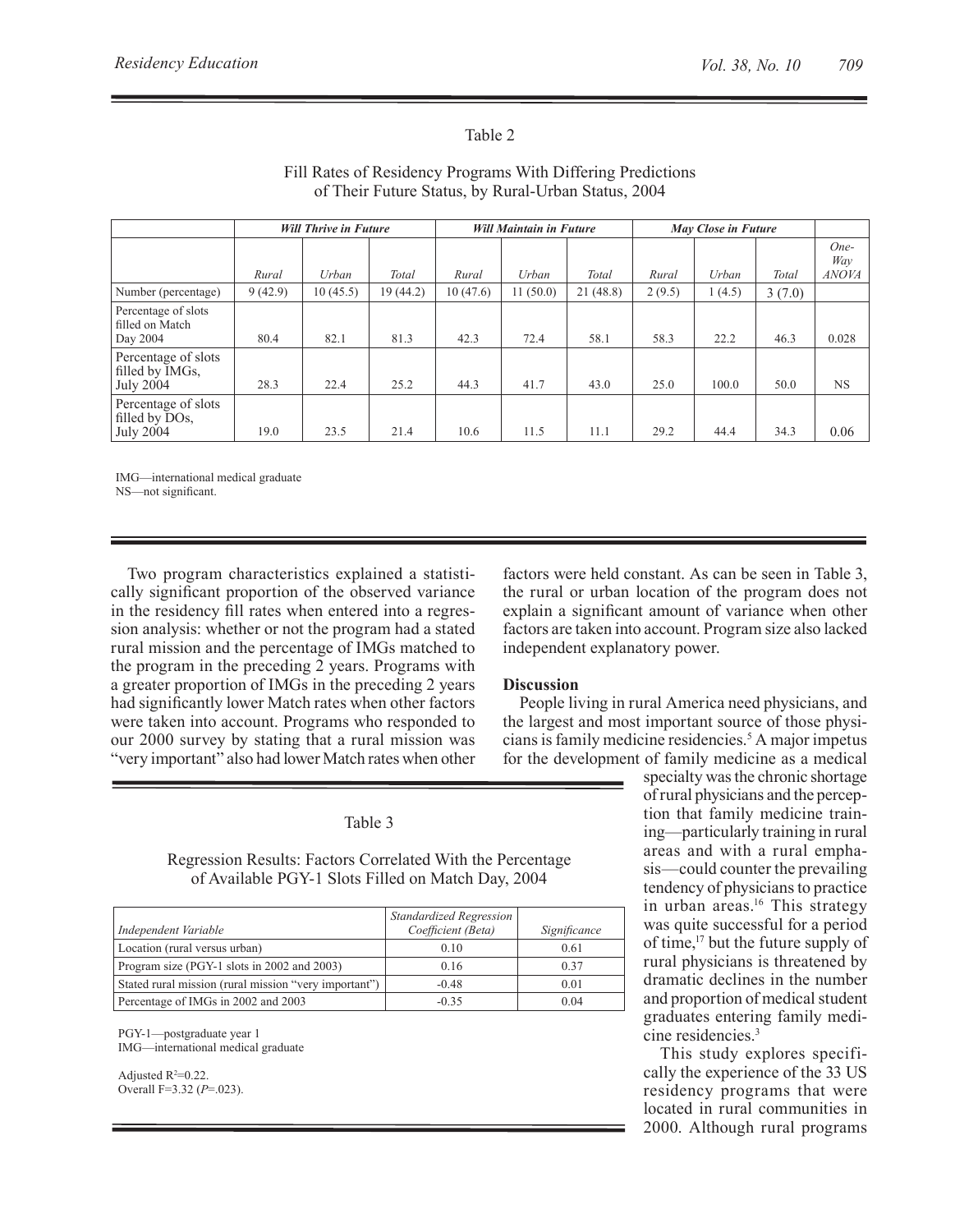have slightly fewer applicants and lower Match rates than urban programs, the similarities are more striking than the differences. Both rural and urban programs have been buffeted by the declining interest in family medicine among medical school graduates: 7.6% of the programs in our experimental and comparison group closed between 2000 and 2004, and the proportion of US allopathic graduates entering the remaining residencies declined significantly. An additional 7.0% of the 43 programs that responded to our 2004 survey felt that they were at risk for closure, suggesting that the future supply of family physicians will continue to contract unless something rekindles the interest of medical students in generalist careers.18

The qualitative responses to this survey gave a graphic picture of the challenges that family medicine residencies confront and the steps they have taken to adapt to changes in medical student interest. The majority of residency directors report that declining student interest is the major challenge to their continued success and viability, a problem they are addressing by investing more time and energy in reaching out to potential future applicants in many ways. Certainly, many programs have also sought out both osteopathic graduates and IMGs, and this is reflected in the growing proportion of residency slots filled from these two groups. Despite the risks that IMG-dependent programs will be less attractive to US graduates, this approach has allowed programs to fill positions and keep their doors open.

The strategy of using IMGs to fill residency slots that are unfilled during the Match is controversial.19-23 The proportion of IMGs in family medicine residencies in the United States has increased rapidly, and the national figures are higher than those captured in this small survey; in July of 2005, 39.6% of first-year family medicine residents were IMGs.<sup>24</sup> Our study suggests that the proportion of IMGs matching in prior years may tend to reduce the proportion of US graduates who will subsequently match to the program (as reflected in the Match rate on Match Day), regardless of its rural or urban location.

The finding that having a rural mission is correlated with lower Match rates, when controlling for other factors, is perplexing. It may be that applicants are looking for residencies that train them for a broad spectrum of future practice settings. It also may be that interest in practicing in rural settings is declining among applicants to family medicine residences.<sup>25-27</sup>

#### *Limitations*

This study is limited by the study design and the response rates. The rural cohort was selected in 2000 as a result of a national study with very high response rates; the urban comparison group was randomly selected from the universe of urban sites, and matching by state was used to try to mitigate regional differences. Response rates were substantially lower in our 2004 study. It is possible that those programs that did not respond were those with lower Match rates, a possibility that we could not evaluate since Match rates on Match Day and the proportion of slots filled by IMGs is not available for individual programs. Despite this, the lack of meaningful rural-urban differences suggests the future of rural family medicine training programs is tied more to the health of the discipline in general than to specific rural issues.

The study is also limited by the unavailability of other data that might explain the attractiveness of programs or their future status. The economic vitality of the sponsoring hospitals, their receptivity to the family medicine model of care, and the amenities and desirability of the communities themselves may well have played a role. It should also be noted that the relatively small number of rural communities that support family medicine residencies have a greater spectrum of medical resources than the portions of rural America with serious health workforce shortages.

*Acknowledgments:* We would like to acknowledge the assistance of Ronald Schneeweiss, MB, ChB, and Robert Maudlin, MD.

This study was funded by the Federal Office of Rural Health Policy.

*Corresponding Author:* Address correspondence to Dr Rosenblatt, University of Washington, Department of Family Medicine, Box 354696, Seattle, WA 98195-4696. 206-685-1361. Fax: 206-685-0610. rosenb@u. washington.edu.

#### References

- 1. Rosenblatt RA. A view from the periphery—health care in rural America. N Engl J Med 2004;351(11):1049-51.
- 2. Robert Graham Center. The family physician workforce: the special case of rural populations. One-pager number 31. Leawood, Kan: American Academy of Family Physicians, 2005.
- 3. Colwill JM, Cultice JM. The future supply of family physicians: implications for rural America. Health Aff (Millwood) 2003;22(1):190-8.
- 4. Rosenthal TC. Outcomes of rural training tracks: a review. J Rural Health 2000;16(3):213-6.
- 5. Geyman JP, Hart LG, Norris TE, Coombs JB, Lishner DM. Educating generalist physicians for rural practice: how are we doing? J Rural Health 2000;16(1):56-80.
- 6. Rosenblatt RA, Schneeweiss R, Hart LG, Casey S, Andrilla CH, Chen FM. Family medicine training in rural areas. JAMA 2002;288(9): 1063-4.
- 7. Hart LG, Lishner DM, Larson EH, et al. Pathways to rural practice: a chartbook of family medicine residency training locations and characteristics. Seattle: WWAMI Rural Health Research Center, University of Washington, 2005.
- 8. Pugno PA, Schmittling GT, Kahn NB Jr. Entry of US medical school graduates into family medicine residencies: 2004–2005 and 3-year summary. Fam Med 2005;37(8):546-54.
- 9. Newton DA, Grayson MS. Trends in career choice by US medical school graduates. JAMA 2003;290(9):1179-82.
- 10. Gonzalez EH, Phillips RL Jr, Pugno PA. A study of closure of family practice residency programs. Fam Med 2003;35(10):706-10.
- 11. Morrill R, Cromartie J, Hart LG. Metropolitan, urban, and rural commuting areas: toward a better depiction of the US settlement system. Urban Geography 1999;20(8):727-48.
- 12. Hart LG, Larson EH, Lishner DM. Rural definitions for health policy and research. Am J Public Health 2005;95(7):1149-55.
- 13. American Medical Association (AMA). Graduate medical education directory, 2004–2005. Chicago: AMA, 2004.